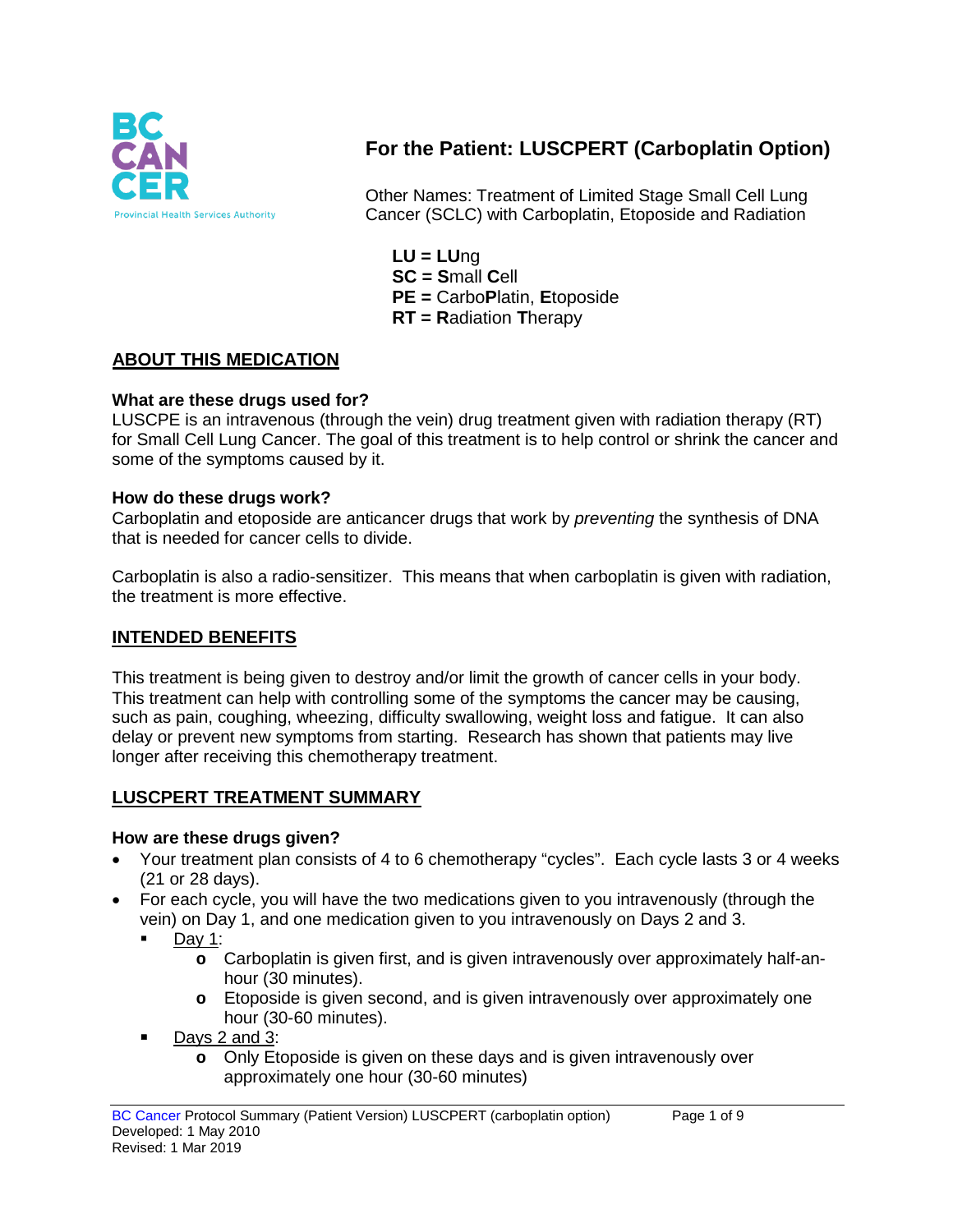For cycles given concurrently (together) with radiation therapy:

- Radiation usually starts with the second cycle of chemotherapy, but your oncologist will decide what the best timing for you will be.
- Radiation is usually given over a period of approximately three weeks; once per day, during the week (Mon-Fri), with weekends off.
- For the first three days of your scheduled radiation, you will receive both carboplatin and etoposide chemotherapy and your radiation will be given after your daily chemotherapy treatments are complete.

### **What will happen when I get my drugs?**

- A blood test is done within one month of starting treatment.
- A blood test is also done before Day 1 of each cycle.
- The dose and timing of your chemotherapy may be changed based on your blood test results and/or other side effects.
- Your very first treatment will take longer than other treatments because a nurse will be reviewing the possible side effects of your chemotherapy plan and will discuss with you how to manage them. *It is a good idea to bring someone with you to your first chemotherapy appointment.*
- You will be given a prescription for anti-nausea medications (to be filled at your regular pharmacy). Please bring your anti-nausea medications with you for each treatment. Your nurse will tell you when to take the anti-nausea medication(s). You may also need to take your anti-nausea drugs at home after therapy. It is easier to prevent nausea than to treat it once it happens, so follow directions closely.

# **LUSCPERT TREATMENT PROTOCOL**

Start Date: <u>\_\_\_\_\_\_\_\_\_\_\_\_\_\_\_\_\_</u>

**Cycle 1:**

| Day 1              | Day 2            | Day 3            | Day 4     | Day 5     | Day 6         | Day 7     |
|--------------------|------------------|------------------|-----------|-----------|---------------|-----------|
| <b>Blood Test</b>  | <b>Etoposide</b> | <b>Etoposide</b> | <b>No</b> | <b>No</b> | <b>No</b>     | No        |
| <b>Carboplatin</b> |                  |                  | chemo     | chemo     | chemo         | chemo     |
| & Etoposide        |                  |                  |           |           |               |           |
| Day 8              | Day 9            | Day 10           | Day 11    | Day 12    | <b>Day 13</b> | Day 14    |
| <b>No</b>          | No               | <b>No</b>        | No.       | No        | <b>No</b>     | No        |
| chemo              | chemo            | chemo            | chemo     | chemo     | chemo         | chemo     |
| <b>Day 15</b>      | Day 16           | Day 17           | Day 18    | Day 19    | Day 20        | Day 21    |
| <b>No</b>          | No               | No               | No.       | No        | <b>No</b>     | <b>No</b> |
| chemo              | chemo            | chemo            | chemo     | chemo     | chemo         | chemo     |

**This 21-day cycle will repeat 3 to 5 more times.**

**\*\*\*Radiation will be given from Monday to Friday over approximately 3 weeks during one cycle, usually with cycle #2. You will still receive 3 days of chemotherapy during this cycle. At the end of this cycle, you may be given one extra week off (28-day cycle) – this will be up to your oncologist\*\*\***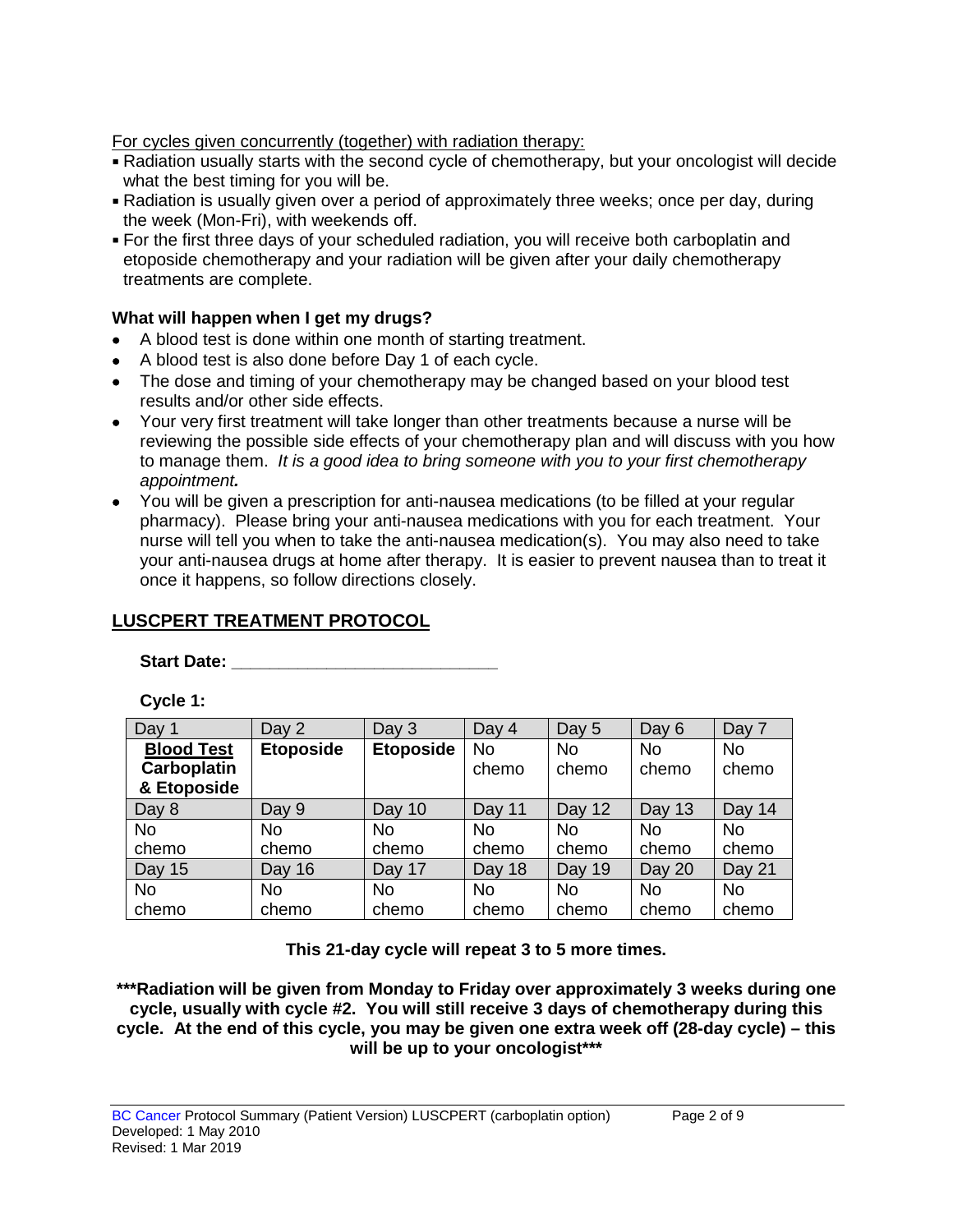# **CHEMOTHERAPY SIDE EFFECTS AND MANAGEMENT**

## **Are there any risks?**

• Unexpected and unlikely side effects can occur with any drug treatment. The ones listed below are particularly important for you to be aware of.

| <b>SERIOUS SIDE EFFECTS</b>                                                                                                                                                                                                                                                                                               | <b>How</b>       | <b>MANAGEMENT</b>                                                                                                                                                                                                                                                                                                                                                                                          |
|---------------------------------------------------------------------------------------------------------------------------------------------------------------------------------------------------------------------------------------------------------------------------------------------------------------------------|------------------|------------------------------------------------------------------------------------------------------------------------------------------------------------------------------------------------------------------------------------------------------------------------------------------------------------------------------------------------------------------------------------------------------------|
|                                                                                                                                                                                                                                                                                                                           | common<br>is it? |                                                                                                                                                                                                                                                                                                                                                                                                            |
| Your white blood cells may<br>decrease 7-14 days after your<br>treatment. They usually return to<br>normal 3 weeks after your last<br>treatment. White blood cells<br>protect your body by fighting<br>bacteria (germs) that cause<br>infection. When they are low,<br>you are at greater risk of<br>having an infection. | Very common      | To help prevent infection:<br>Wash your hands often and always after using the bathroom.<br>Take care of your skin and mouth by gently washing regularly.<br>Avoid crowds and people who are sick.<br>Call your doctor <i>immediately</i> at the first sign of an <i>infection</i> such as<br>fever (over 100°F or 38°C by an oral thermometer), chills, cough, or<br>burning when you pass urine.         |
| Your platelets may decrease<br>during or after your treatment<br>They will return to normal after<br>your last treatment. Platelets<br>help to make your blood clot<br>when you hurt yourself. You<br>may bruise or bleed more<br>easily than usual.                                                                      | Common           | To help prevent bleeding problems:<br>Try not to bruise, cut or burn yourself.<br>Clean your nose by blowing gently, do not pick your nose.<br>$\bullet$<br>Brush your teeth gently with a soft toothbrush as your gums may bleed<br>$\bullet$<br>more easily. Maintain good oral hygiene.<br>Avoid taking ASA (eg: ASPIRIN®) or Ibuprofen (eg: ADVIL®), unless<br>$\bullet$<br>prescribed by your doctor. |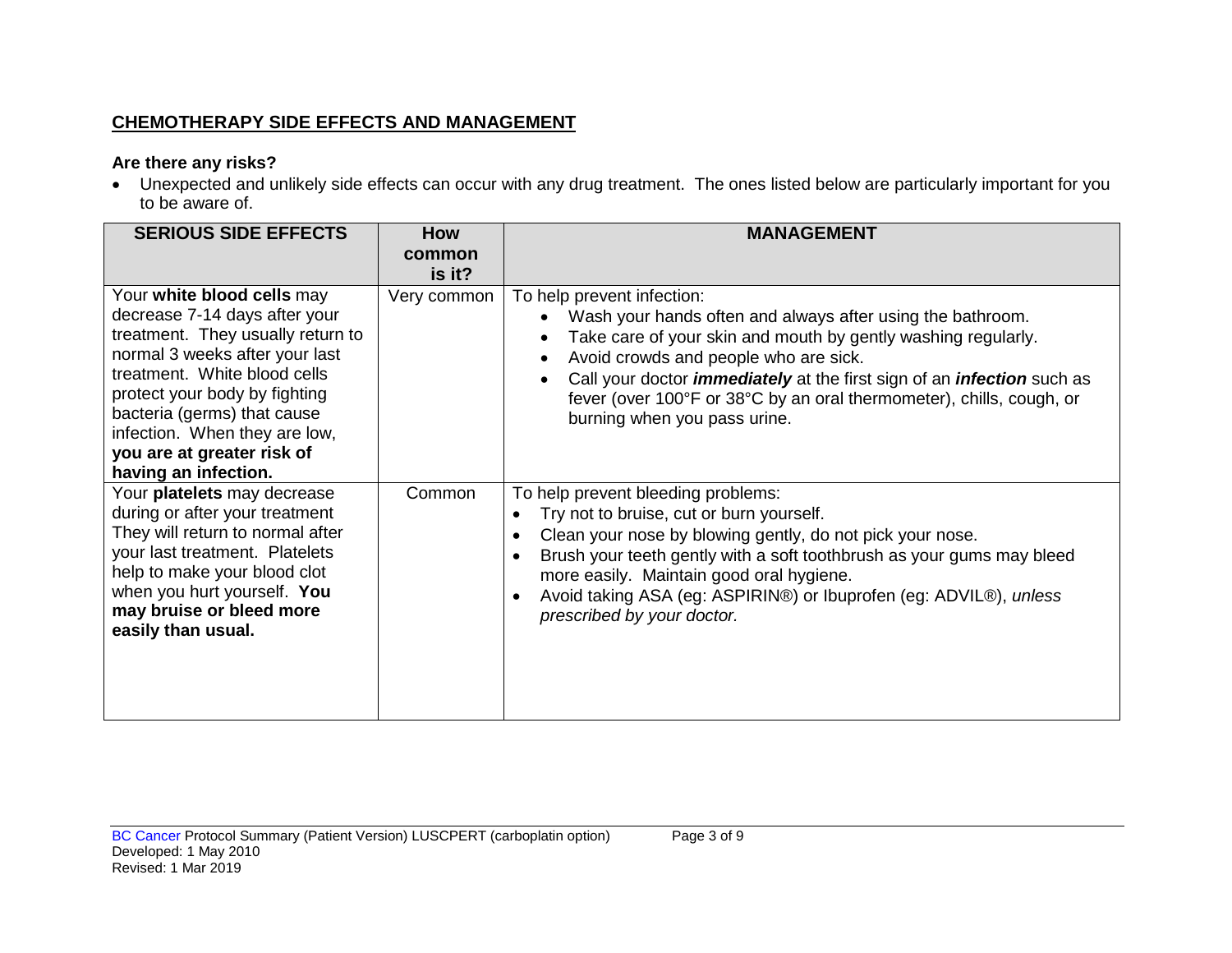| <b>SERIOUS SIDE EFFECTS</b>                                                                                                                                                                                                                | How<br>common<br>is it? | <b>MANAGEMENT</b>                                                                                                                            |
|--------------------------------------------------------------------------------------------------------------------------------------------------------------------------------------------------------------------------------------------|-------------------------|----------------------------------------------------------------------------------------------------------------------------------------------|
| <b>Allergic reactions may rarely</b><br>occur during or immediately<br>following administration of<br>etoposide. Signs of an allergic<br>reaction may include: chest<br>discomfort, shortness of breath,<br>light headedness and flushing. | Rare                    | Tell your nurse or physician <i>immediately</i> if you experience these or any<br>$\bullet$<br>other side effects while receiving etoposide. |
| Dizziness or feeling faint may<br>occur during administration of<br>etoposide.                                                                                                                                                             | Rare                    | Tell your nurse or doctor immediately.<br>$\bullet$<br>Lie down or sit with your feet elevated.<br>$\bullet$                                 |
| Etoposide burns if it leaks under<br>the skin.                                                                                                                                                                                             | Very rare               | Tell your nurse <i>immediately</i> if you feel burning, stinging, or any other<br>$\bullet$<br>change while the drug is being given.         |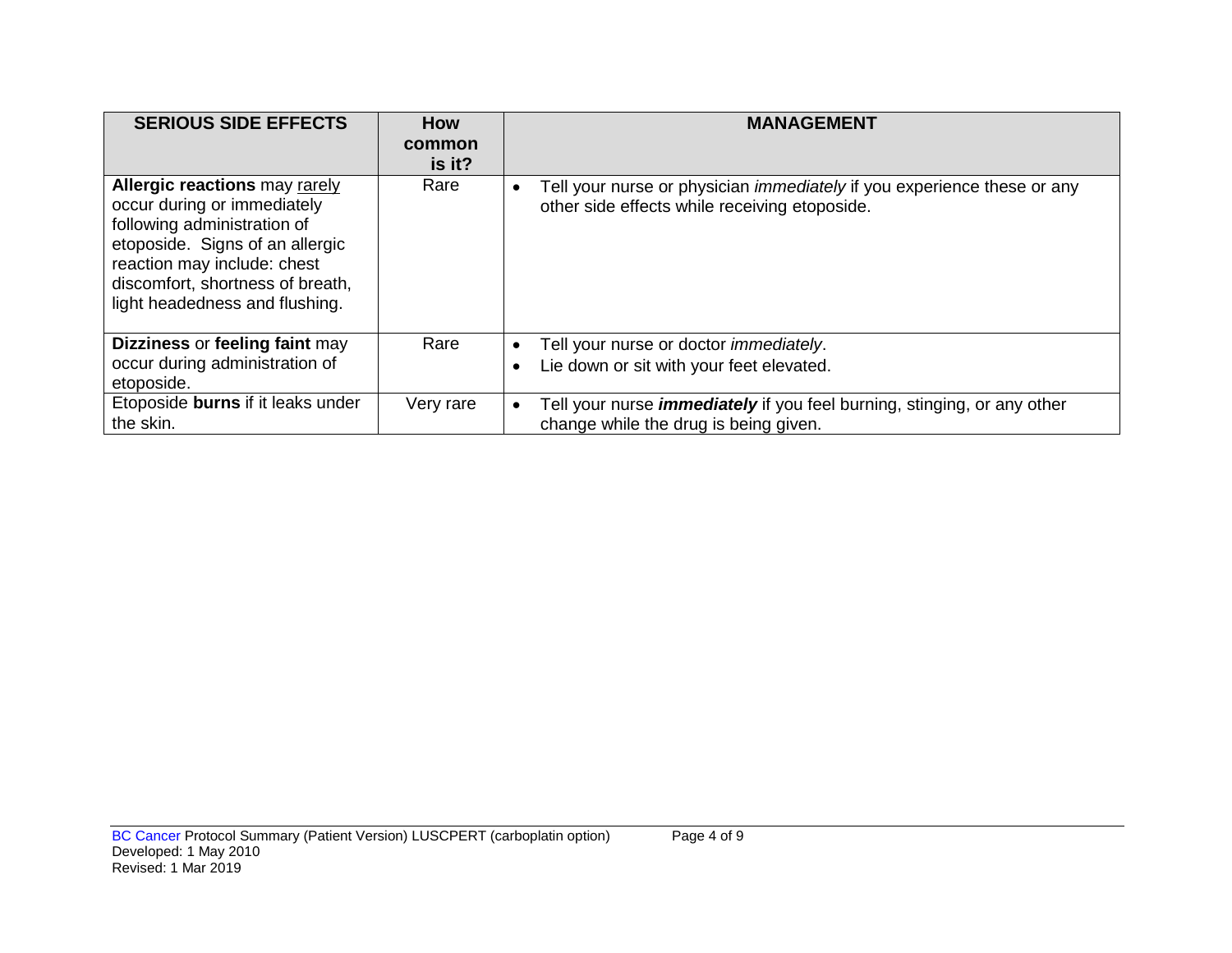| <b>OTHER SIDE EFFECTS</b>                                                                                                                                                                                                                                                                                                                                                             | <b>How</b>       | <b>MANAGEMENT</b>                                                                                                                                                                                                                                                                                                                                                                                                                                                                                        |
|---------------------------------------------------------------------------------------------------------------------------------------------------------------------------------------------------------------------------------------------------------------------------------------------------------------------------------------------------------------------------------------|------------------|----------------------------------------------------------------------------------------------------------------------------------------------------------------------------------------------------------------------------------------------------------------------------------------------------------------------------------------------------------------------------------------------------------------------------------------------------------------------------------------------------------|
|                                                                                                                                                                                                                                                                                                                                                                                       | common<br>is it? |                                                                                                                                                                                                                                                                                                                                                                                                                                                                                                          |
| Nausea and vomiting may occur<br>after your treatment and may last<br>for up to 24 hours. Nausea may<br>last longer for some patients.                                                                                                                                                                                                                                                | Very<br>Common   | You will be given a prescription for anti-nausea drug(s) to take before your<br>chemotherapy treatment and/or at home. It is easier to prevent nausea than to<br>treat it once it has happened, so follow directions closely.<br>Drink plenty of liquids.<br>$\bullet$<br>Eat and drink often in small amounts.<br>Try the ideas in "Food Choices to Help Control Nausea".<br>Your doctor may manage delayed nausea and vomiting differently. Be sure to<br>let your doctor know if you experience this. |
| Tiredness or lack of energy may<br>occur.                                                                                                                                                                                                                                                                                                                                             | Common           | Do not drive a car or operate machinery if you are feeling tired.<br>$\bullet$                                                                                                                                                                                                                                                                                                                                                                                                                           |
| Hair loss can occur and may<br>begin within a few days or weeks<br>of treatment. Your hair may thin<br>or you may become totally bald.<br>Your scalp may feel tender. You<br>may lose hair on your face and<br>body. Your hair will grow back<br>once your treatments are over<br>and sometimes between<br>treatments. Colour and texture<br>may change when your hair<br>grows back. | Common           | Use a gentle shampoo and soft brush.<br>$\bullet$<br>Care should be taken with use of hair spray, bleaches, dyes and perms.<br>$\bullet$<br>Protect your scalp with a hat, scarf or wig in cold weather.<br>$\bullet$<br>Cover your head or apply sunblock on sunny days.<br>٠<br>Apply mineral oil to your scalp to reduce itching.<br>٠                                                                                                                                                                |
| Constipation or diarrhea may<br>occur.                                                                                                                                                                                                                                                                                                                                                | Common           | To help constipation:<br>Exercise if you can.<br>$\bullet$<br>Drink plenty of liquids (8 cups a day).<br>$\bullet$<br>Try ideas in "Suggestions for Dealing with Constipation".<br>$\bullet$<br>To help diarrhea:<br>Drink plenty of liquids.<br>Eat and drink often in small amounts.<br>Refer to the pamphlet "Food Ideas to Help with Diarrhea".                                                                                                                                                      |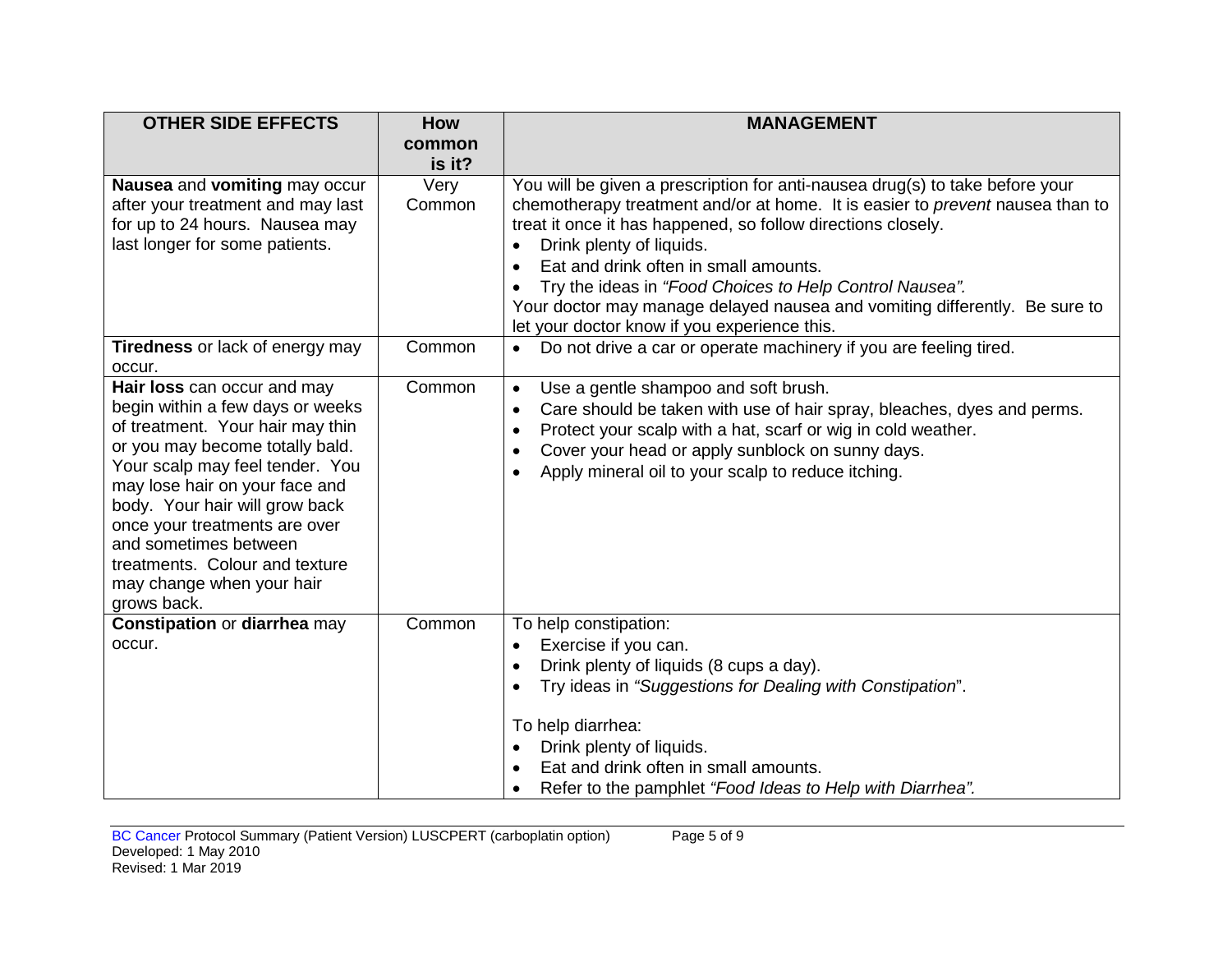| <b>OTHER SIDE EFFECTS</b>                                                                                                                                                                            | <b>How</b><br>common<br>is it? | <b>MANAGEMENT</b>                                                                                                                                                                                                                                                                                                                                                                                                                                                                                                                                                                                                                                                      |
|------------------------------------------------------------------------------------------------------------------------------------------------------------------------------------------------------|--------------------------------|------------------------------------------------------------------------------------------------------------------------------------------------------------------------------------------------------------------------------------------------------------------------------------------------------------------------------------------------------------------------------------------------------------------------------------------------------------------------------------------------------------------------------------------------------------------------------------------------------------------------------------------------------------------------|
| Pain or tenderness may occur<br>where the needle was placed in<br>your vein.                                                                                                                         | Uncommon                       | Apply cool compresses or soak in cool water for 15-20 minutes several<br>$\bullet$<br>times a day.                                                                                                                                                                                                                                                                                                                                                                                                                                                                                                                                                                     |
| Sore mouth may occur a few<br>days after treatment. Mouth<br>sores can occur on the tongue,<br>the sides of the mouth or in the<br>throat. Mouth sores or bleeding<br>gums can lead to an infection. | <b>Uncommon</b>                | Brush your teeth gently after eating and at bedtime with a very soft<br>$\bullet$<br>toothbrush. If your gums bleed, use gauze instead of a brush. Use baking<br>soda instead of toothpaste.<br>Make a mouthwash with 1/2 teaspoon baking soda or salt in 1 cup warm<br>$\bullet$<br>water and rinse several times a day.<br>Try soft, bland foods like puddings, milkshakes and cream soups.<br>$\bullet$<br>Avoid spicy, crunchy or acidic food, and very hot or cold foods.<br>$\bullet$<br>Call your doctor if you are having difficulty eating or drinking due to pain.<br>$\bullet$<br>Try the ideas in "Help with Sore Mouth during Chemotherapy".<br>$\bullet$ |
| Loss of appetite and weight<br>loss may occur                                                                                                                                                        | Uncommon                       | Try the ideas in "Nutrition and Lung Cancer" and "Food ideas to Help with<br>$\bullet$                                                                                                                                                                                                                                                                                                                                                                                                                                                                                                                                                                                 |
| Taste alteration may occur                                                                                                                                                                           | Uncommon                       | Poor Appetite".<br>Try the ideas in "Food Ideas to Cope with Taste and Smell Changes".<br>$\bullet$                                                                                                                                                                                                                                                                                                                                                                                                                                                                                                                                                                    |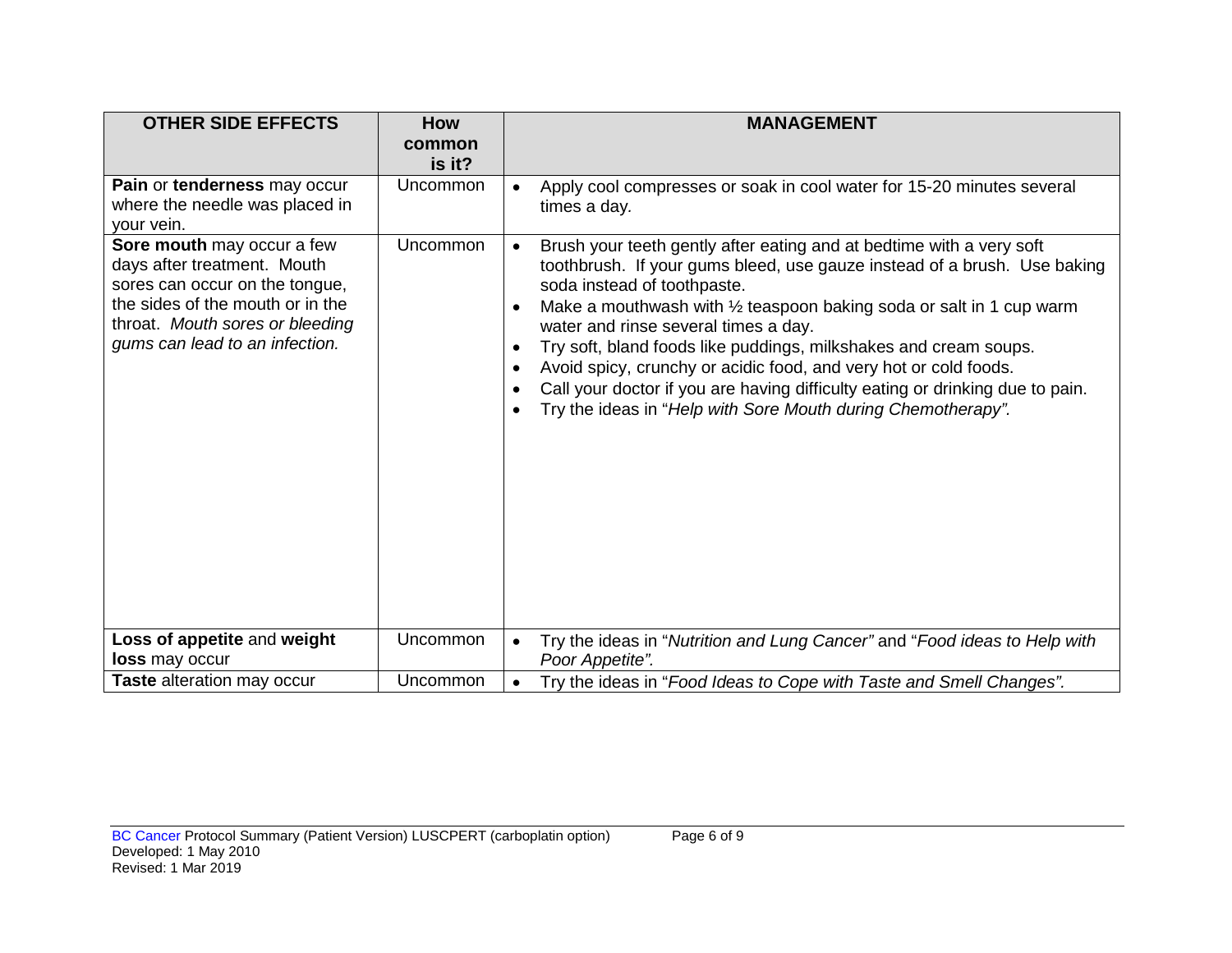# **RADIATION SIDE EFFECTS AND MANAGEMENT**

| <b>SIDE EFFECTS</b>                                                                                                                                                                                                                                                                                                     | <b>How Common</b><br>Is It? | <b>MANAGEMENT</b>                                                                                                                                                                                                                                                                                                                                                                                                             |
|-------------------------------------------------------------------------------------------------------------------------------------------------------------------------------------------------------------------------------------------------------------------------------------------------------------------------|-----------------------------|-------------------------------------------------------------------------------------------------------------------------------------------------------------------------------------------------------------------------------------------------------------------------------------------------------------------------------------------------------------------------------------------------------------------------------|
| Tiredness or lack of energy may<br>occur.                                                                                                                                                                                                                                                                               | Very Common                 | Do not drive a car or operate machinery if you are feeling tired.<br>$\bullet$<br>Try the ideas in "Your Bank of Energy Savings: How People with Cancer<br>can Handle Fatigue".                                                                                                                                                                                                                                               |
| Since radiation must pass<br>through your skin, skin irritation<br>may occur while receiving<br>radiotherapy. Skin may feel<br>warm and sensitive and color<br>may change.<br>Cough or shortness of breath<br>may occur, as radiation lowers<br>the level of the lung's surfactant,<br>a substance that helps the lungs | Common<br>Common            | Bathe using lukewarm water and mild, unscented soap. Pat skin dry<br>with a soft towel.<br>Wear loose, comfortable clothing.<br>Protect skin from direct sunlight and wind.<br>Avoid deodorants, perfume, alcohol, astringents and adhesives.<br>Drink plenty of fluids throughout the day<br>$\bullet$<br>If you are experiencing cough and are also feverish or unwell, it's<br>$\bullet$<br>important to call your doctor. |
| expand.<br>You may experience a sore<br>throat or difficulty swallowing.<br>Hair loss will occur on the area<br>of skin being treated.                                                                                                                                                                                  | Common<br>Common            | Try eating smaller amounts of food at more frequent intervals.<br>$\bullet$<br>Avoid highly seasoned foods, acidic foods, or foods that are very hot or<br>$\bullet$<br>very cold.<br>Drink plenty of fluids throughout the day.<br>Try ideas Easy to Chew Recipes and Soft, Moist Food Ideas<br>Hair usually grows back within a few months. Sometimes, as it grows<br>$\bullet$<br>back, it can become patchy.              |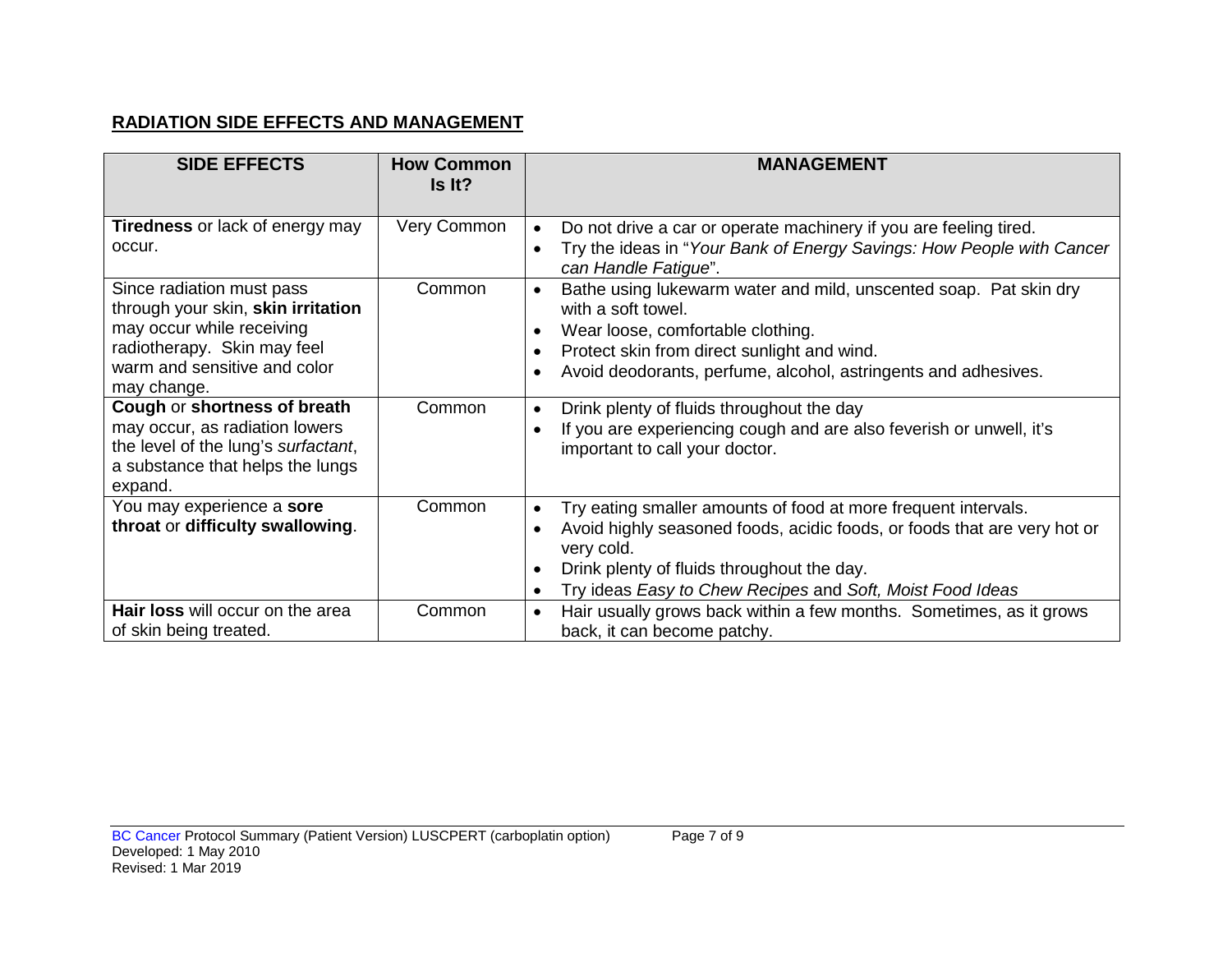# **INSTRUCTIONS FOR THE PATIENT**

### **What other drugs can interact with LUSCPERT?**

- Other drugs such as phenytoin (Dilantin®), atovaquone (MEPRON®), warfarin (Coumadin®), glucosamine and St John's Wort may interact with LUSCPERT. Tell your doctor if you are taking these or other drugs as you may need extra blood tests, your dose may need to be changed or your treatment may need to be held for a few days.
- Check with your doctor or pharmacist before you start taking any new prescription or nonprescription drugs.

### **Other important things to know:**

- The drinking of alcohol (in small amounts) does not appear to affect the safety or usefulness of this treatment.
- This treatment may cause sterility in men and menopause in women. If you plan to have children, discuss this with your doctor before starting treatment.
- This treatment may damage sperm and may cause harm to the baby if used during pregnancy. It is best to use *birth control* while you are undergoing treatment. Tell your doctor right away if you or your partner becomes pregnant. Do not breast feed during treatment.
- Tell all doctors or dentists you see that you being treated with carboplatin and etoposide before you receive treatment of any form.

# **SEE YOUR DOCTOR OR GET EMERGENCY HELP IMMEDIATELY IF YOU HAVE:**

- Signs of an **infection** such as fever (over 100°F or 38°C by an oral thermometer), chills, cough, sore throat, pain or burning when you pass urine.
- Signs of **bleeding problems** such as black, tarry stools, blood in urine or pinpoint red spots on skin.
- Signs of an **allergic reaction** (rare) soon after a treatment including dizziness, fast heart beat, face swelling or breathing problems.

### **SEE YOUR DOCTOR AS SOON AS POSSIBLE (DURING OFFICE HOURS) IF YOU HAVE:**

- Signs of **liver problems** such as yellow eyes or skin, white or clay-colored stools.
- Signs of **kidney problems** such as lower back or side pain, swelling of feet or lower legs.
- Signs of **anemia** such as unusual tiredness or weakness.
- **Changes in eyesight**.
- Ringing in your ears or **hearing problems**.
- **Skin rash** or **itching**.
- **Stomach pain** not controlled by antacids or acetaminophen.